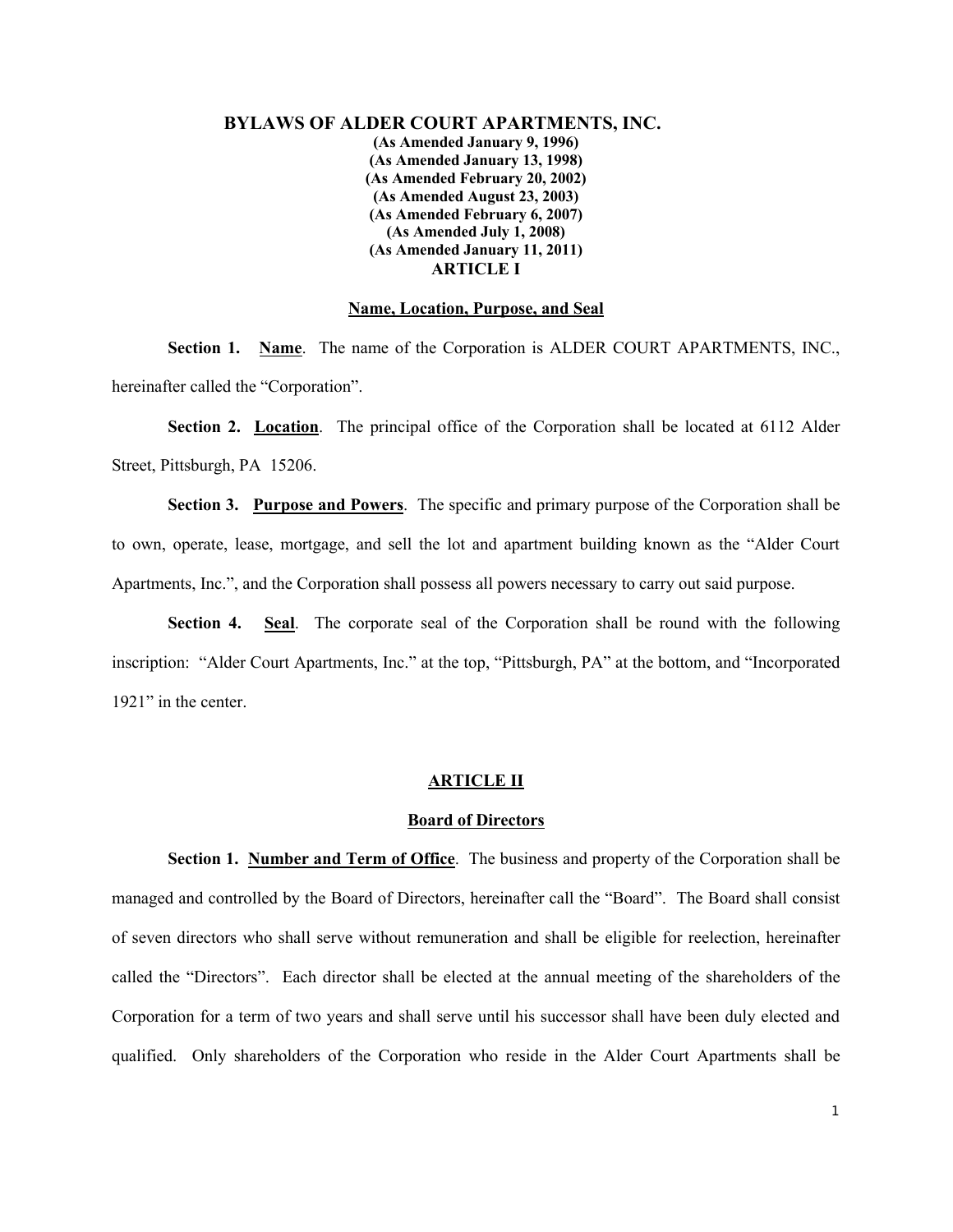eligible for election as Directors and, if any Director ceases to be a shareholder or occupant, he shall, by reason thereof, cease to be a Director.

A committee to nominate Directors shall be appointed by the president and shall consist of three resident owners, one of whom shall be a Board member. It shall nominate, with the nominee's written permission, one candidate for each position, four in even-numbered years and three in odd-numbered years, and report the names to the Board at its November meeting and immediately thereafter to the shareholders. Shareholders may then nominate at-large candidates with the nominees' written permission. A complete slate will be presented to the shareholders with the notice of the annual meeting at which time there will be the election.

**Section 2. Regular Board Meetings**. Regular Board meetings shall be held monthly on dates and at times and locations established by the Board. Notice of the date, time, and location of regular Board meetings shall be received by each Director, personally or by mail, at least three days prior to the day named for such meeting. Such notice may be waived in writing or by attendance at the meeting.

**Section 3. Special Meetings**. Special meetings of the Board may be convened at the call of the President, the Secretary, or any three Directors, personally or by mail, which shall specify the date, time, and location of the meeting, and the nature of the business to be transacted. Only the business described in the notice may be transacted at a special meeting. Such notice may be waived in writing or by attendance at the meeting.

**Section 4. Quorum.** A quorum exists if four Directors are present at a duly called meeting.

**Section 5. Voting**. Every Director shall be entitled to one vote and the acts of a majority of the Directors present at a meeting at which a quorum exists shall be the acts of the Board.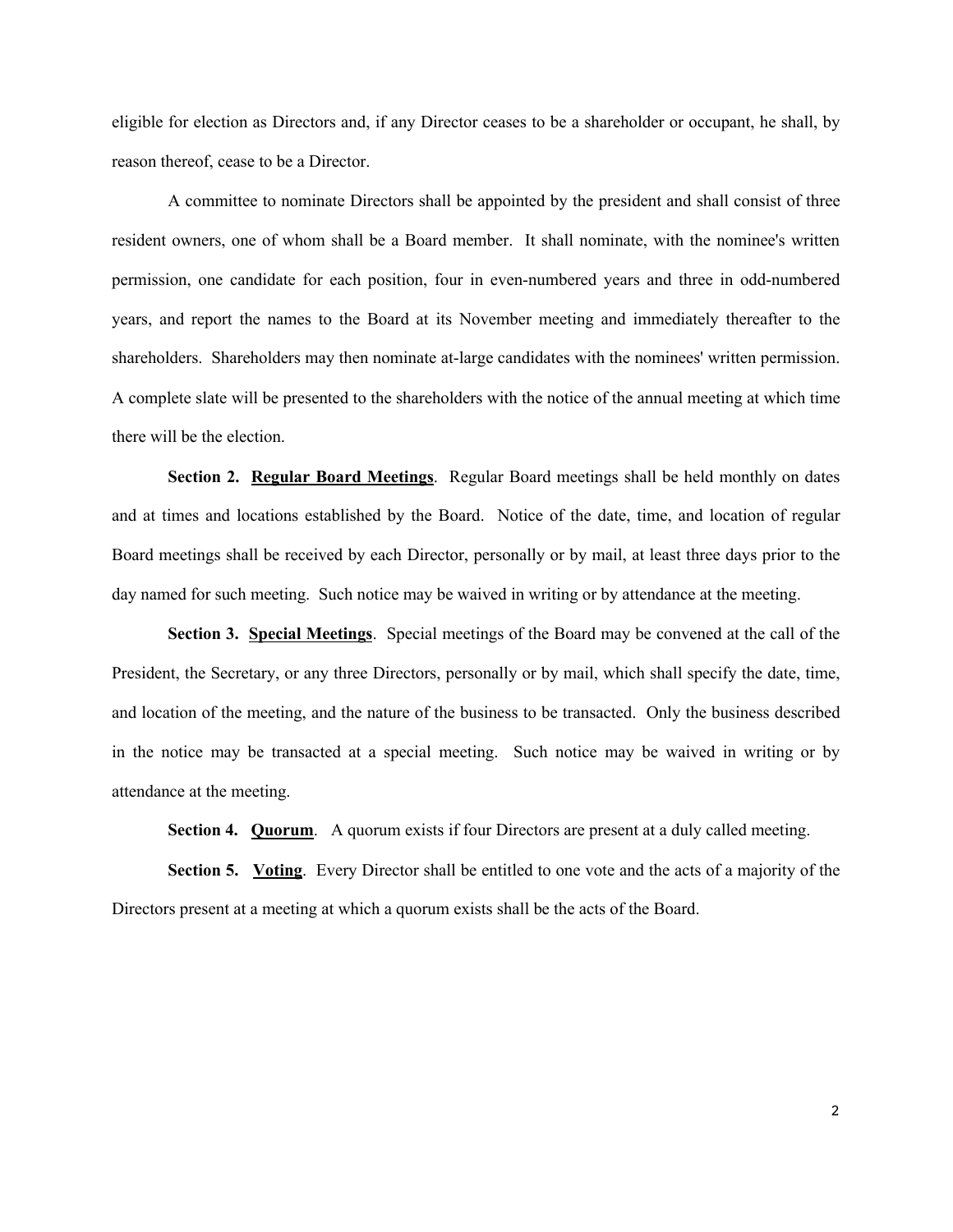**Section 6. Order of Business**. The order of business at meeting of the Board shall be as follows:

- A. Reading of the minutes of any previous meeting which have not been approved.
- B. Financial report.
- C. Management report.
- D. Reports of officers.
- E. Reports of committees.
- F. Unfinished or old business.
- G. New business.

**Section 7. House Rules**. The Board has adopted and is responsible to enforce the House Rules concerning the management and the control of the Alder Court Apartments and the conduct of the employees, tenants and owners which have the force and effect of these Bylaws. The House Rules can be amended or changed by the Board as needed.

**Section 8. Removal**. The failure of a Director for any reason to attend three consecutive Board meetings may be interpreted by resolution of the Board as a resignation by the absent Director and the resulting vacancy shall be filled under the provisions of Article II, Section 9.

**Section 9. Vacancies**. Vacancies on the Board shall forthwith be filled by majority vote of the remaining Directors present at a duly called meeting of the Board provided, however, that, if a quorum of the Board cannot be obtained at such a meeting, then the shareholders shall fill all such vacancies by vote taken at a special meeting of the shareholders duly called for such purpose, said vote to be conducted in the manner provided by Article V, Section 2.

**Section 10<sup>1</sup> . Expenditures.** Other than budgeted maintenance expenditures and unanticipated necessary repairs and replacements to Alder Court property, the Board of Directors shall make no capital expenditures of more than two thousand dollars (\$2,000) on any single

 $1$  Amended by the Shareholders at an Annual Meeting held January 11, 2011 and recorded with the Allegheny County Deeds Office at Deed Book Volume 14526, page 131.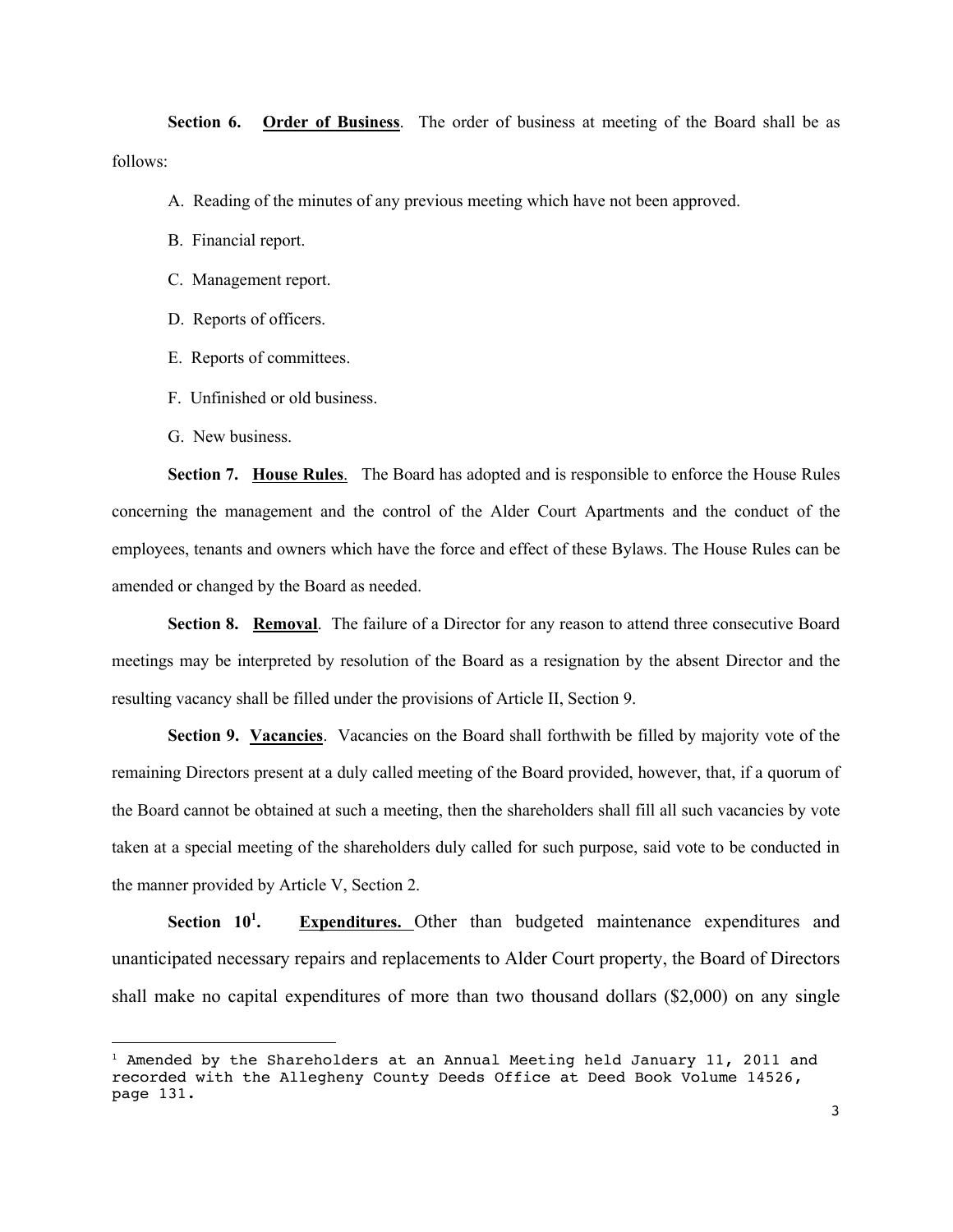project without the approval of at least two-thirds (2/3) percent of all the outstanding shares of the Alder Court Apartment, Inc. stock.

## **ARTICLE III**

## **Managing Agent**

**Section 1. Retention**. The Board may retain the services of a management company to assume all or a portion of the management responsibilities of the Alder Court Apartments, hereinafter called the "Managing Agent", upon such terms and conditions as the Board deems advisable.

**Section 2. Supervision**. The Managing Agent shall perform his duties under the general supervision of the Board. The Managing Agent may be dismissed by a majority vote of the Board whenever, in its judgment, the best interests of the Corporation will be served thereby provided, however, that any such dismissal shall not prejudice or negate any contractual rights which the Managing Agent may possess against the Corporation except that any such contractual rights may be modified by negotiation between the Board and the Managing Agent.

## **ARTICLE IV**

#### **Officers**

**Section 1. Election**. Immediately following the annual meeting of the shareholders, the Board shall meet and elect a president, a vice president, a secretary, and a treasurer. Whenever a vacancy in any office occurs, it shall be filled by election held at the next following duly called meeting of the Board. Two or more offices may be held by one person except the offices of president and vice president and the offices of president and secretary.

Each officer shall hold office for a term of one year and shall serve until his successor is elected by the Board unless removed earlier by the affirmative vote of a majority of those Directors present at a duly called meeting of the Board at which a quorum exists. Only Directors of the Corporation shall be eligible for election as officers and, if any officer ceases to be a Director, he shall, by reason thereof, cease to be an officer.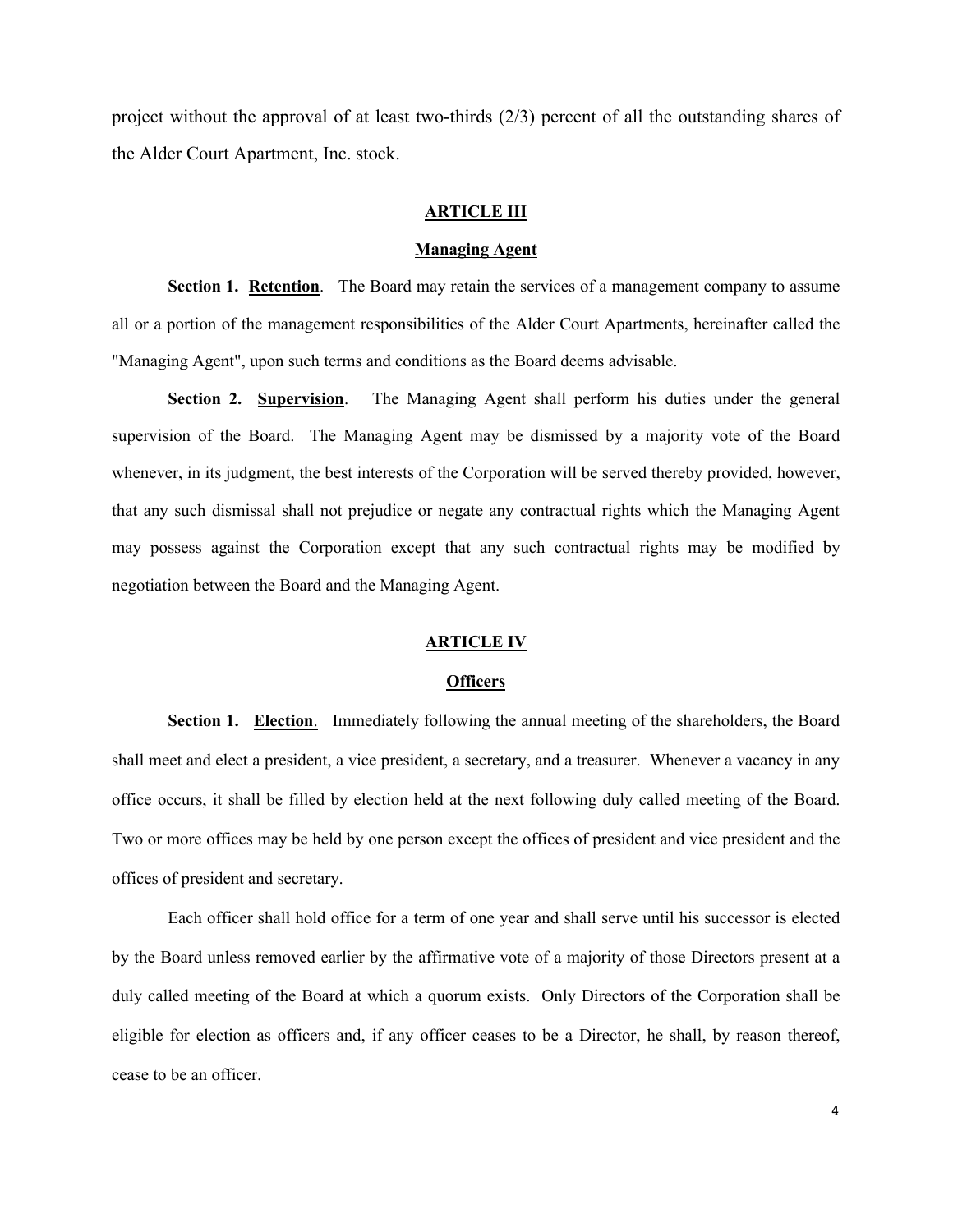**Section 2. President**. The President shall be the chief executive officer of the Corporation and an ex-officio member of all its committees. The President shall preside at all meetings of the shareholders and of the Board and exercise general supervision and management over the affairs of the Corporation. He shall have all the general powers and duties which are usually vested in the office of president of a corporation.

**Section 3. Vice President.** In the absence or disability of the President, the Vice President shall act as President pro tempore and shall have the powers and responsibilities of the President. Should the President be disqualified, resign, or die, the Vice President shall hold the office of President until the next election is held pursuant to Article IV, Section 1. The Vice President shall have such other duties as the President shall assign to him.

## **Section 4. Treasurer**. The Treasurer shall

- A. Maintain an accurate account of all moneys received and paid out by the Corporation;
- B. Deposit all receipts to the credit of the Corporation in such banks as may, from time to time, be designated by the Board;
- C. Disburse the funds of the Corporation as authorized by the Board;
- D. Sign all checks, drafts, and notes of the Corporation jointly with another officer of the Corporation;
- E. Prepare and file the tax returns in the name of the Corporation; and
- F. Perform such other duties as the President may designate.

At the option of the Board and at the expense of the Corporation, upon the Treasurer's election and his acceptance of the office, he shall, as soon thereafter as is practical, obtain a fidelity bond in an amount and with a company acceptable to the Board, with the Corporation as obligee.

Any of the aforementioned duties of the Treasurer may be assumed by a Managing Agent or other third party who is under contract with the Corporation to perform such services.

**Section 5. Secretary**. The Secretary shall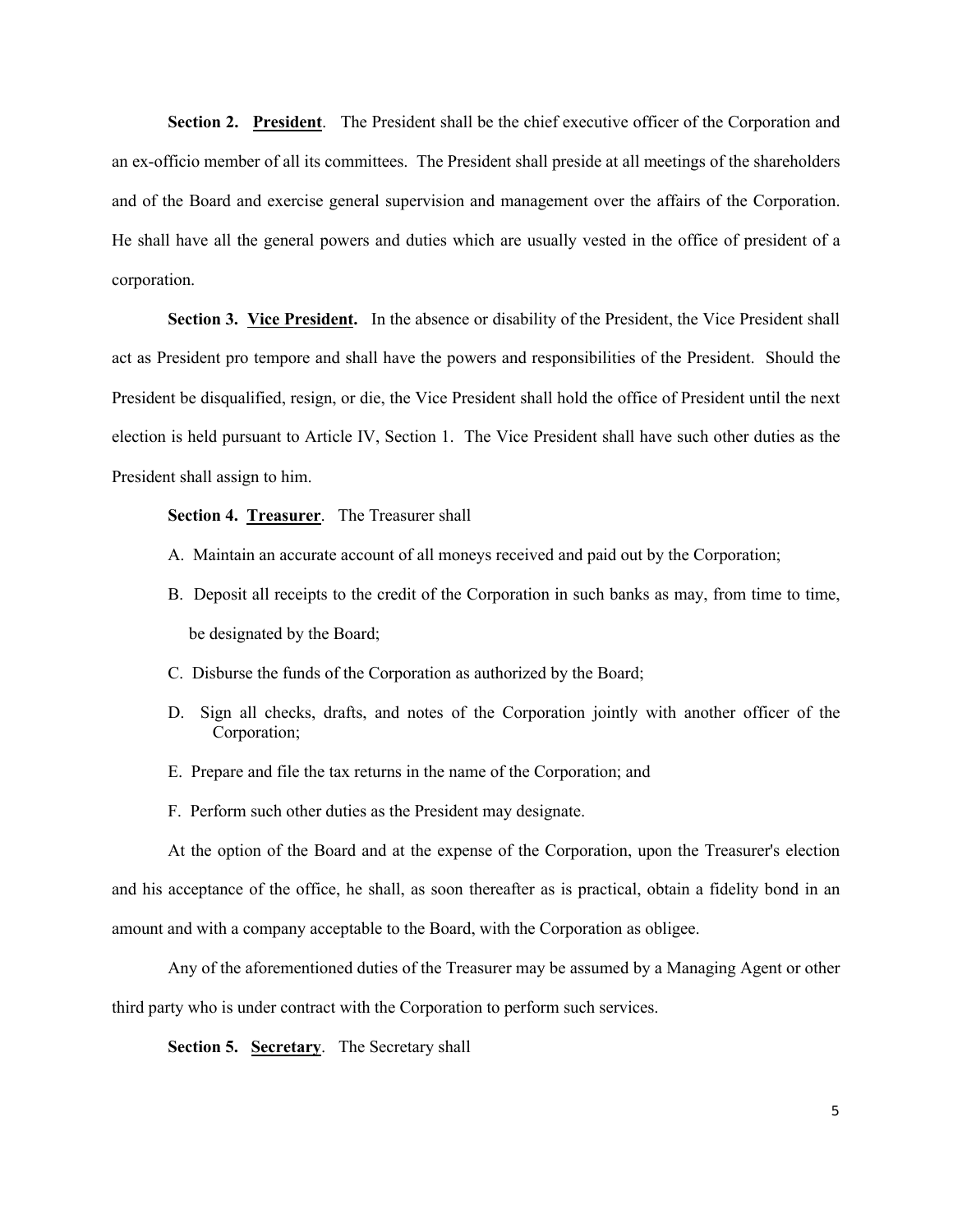- A. Attend all shareholder and Board meetings, keep a correct record and full minutes of all proceedings and enter a signed copy of the same in a book kept for that purpose;
- B. Provide all notices required to be given under these Bylaws as from time to time amended;
- C. Maintain custody of the Corporate seal and affix it to such deeds, leases, contracts, and instruments as the Board directs;
- D. Keep an accurate account of all shares of capital stock issued by the Corporation, hereinafter called "shares", issue and sign all share certificates, register all shares and transfers of shares, and maintain custody of the share certificate book and ledger unless the Board appoints a transfer agent or registrar of shares to perform any or all of these services pursuant to Article VI, Section 6;
- E. Prior to each shareholders' meeting, prepare a list of shareholders and such other documents as are required by law to be used at such meetings;
- F. Communicate to all concerned parties all resolutions and orders adopted by the Board;
- G. Have charge of all pamphlets, reports, minutes, and communications to the Board; keep a record of all lands, buildings, or assets contracted for, owned, or leased by the Corporation and also of any sale, transfer, lease, or proposal for same and make reports when called for by the shareholders, the Board, or the President of all matters pertaining to his office or the business of the Corporation;
- H. Keep all valuable Corporate papers in a safe deposit box in a banking institution which is held in the name of the Corporation; and
- I. Perform all other duties which may be prescribed for him by the Board.

The Secretary may delegate any of his functions to such assistants or other person or persons as he shall deem advisable and in the best interests of the Corporation, but shall continue to be responsible for the supervision of such functions.

## **ARTICLE V**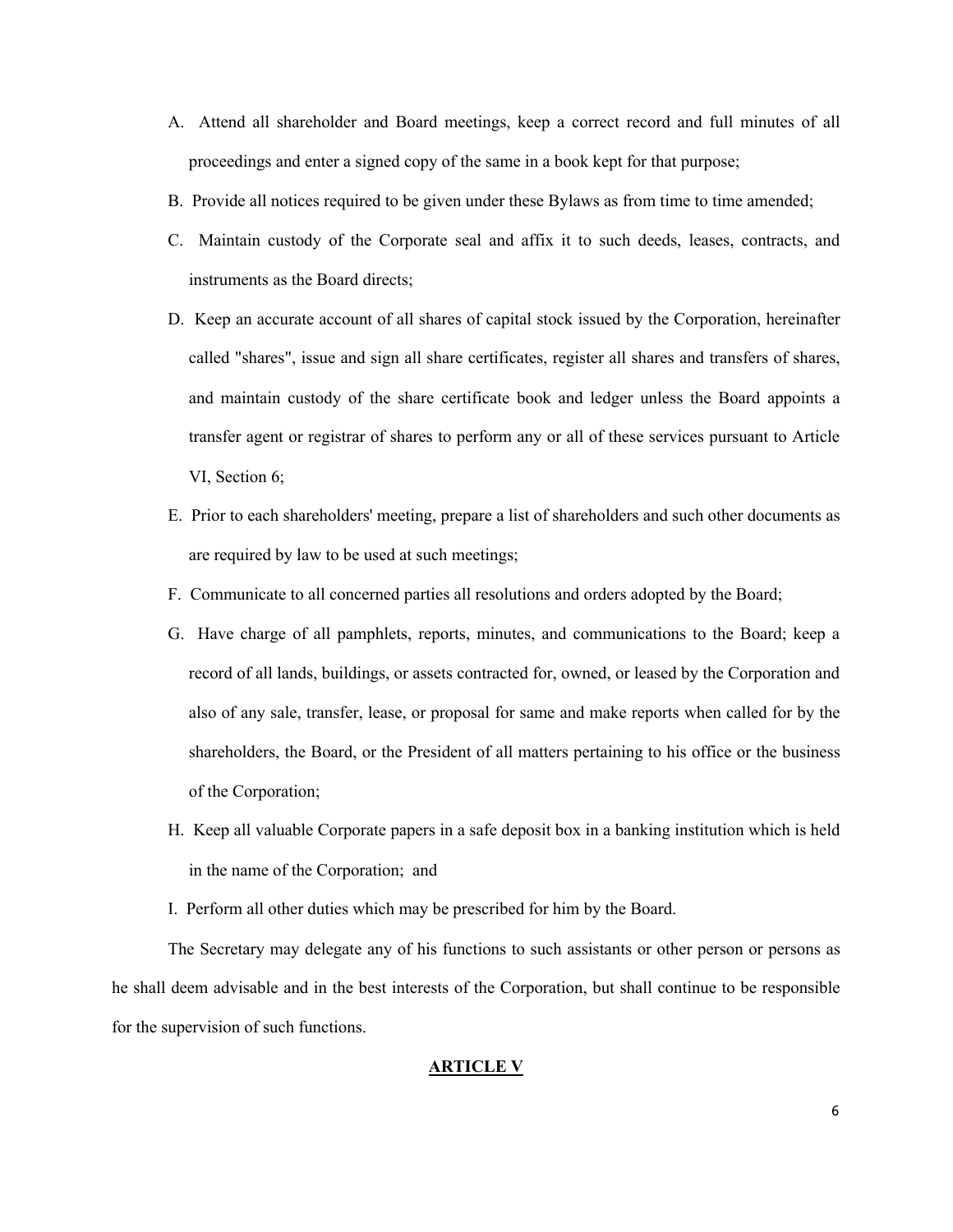## **Shareholders' Meetings**

**Section 1. Annual Meeting.** The annual meeting of the shareholders of the Corporation shall be held at 8:00 P.M. on the second Tuesday of January in each year at the principal office of the Corporation unless the Board designates a different date, place, or time for said meeting, any such different date to be another date in January other than a Saturday, Sunday, or legal holiday. Written notice of the date, place, and time so selected must be given each shareholder as provided in Article V, Section 5.

**Section 2. Voting.** At the annual meeting or any special meeting of the shareholders, each shareholder shall be entitled to vote in person or by proxy appointed by instrument in writing subscribed to such shareholder or by such shareholder's duly authorized attorney-in-fact and shall have one vote for each share outstanding in his name at the time of the closing of the transfer books for such meeting which shall be established by the Board.

Voting for the election of Directors or voting on any other matter shall be by written ballot if requested by any shareholder. When voting for the election of Directors, a shareholder must vote for as many candidates as there are Directors to be elected and must cast votes equal to the number of shares held by him for each Director.

**Section 3. Special Meetings**. Special meetings of the shareholders may be called by written order of the President or by the Board or by shareholders of record owning one-fifth of the shares issued and outstanding. The business transacted at any such special meeting shall be confined to the purposes stated in the notice of the meeting. Special meetings are to be held at the principal office of the Corporation or such alternative locations as selected by the Board.

**Section 4.** Quorum. At shareholders' meetings, the holders in person or by proxy of the majority of the shares issued and outstanding shall constitute a quorum, but less than such majority may adjourn the meeting to a later date. If a quorum exists at the beginning of a meeting, members may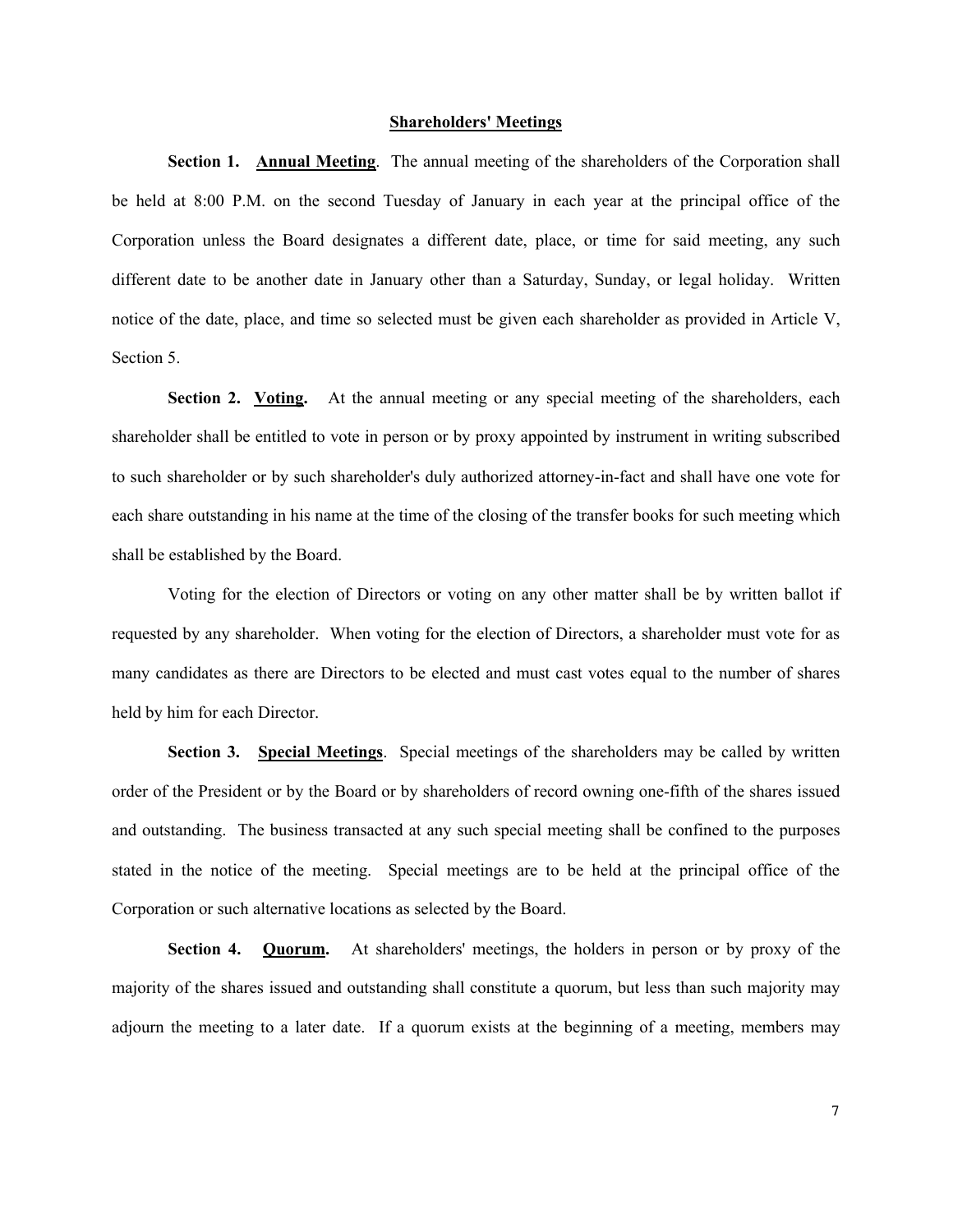continue to do business, except for amendment of these Bylaws, notwithstanding the withdrawal of enough members to leave less than a quorum.

**Section 5. Notice.** Written notice of annual meetings shall be provided at least twenty (20) days in advance of the meetings and written notice of special meetings shall be provided at least ten (10) days in advance of the meetings and all such notices shall specify the kind of meeting, the place, date, and hour of same and, if a special meeting, the matters to be discussed. Such notice shall be mailed to each shareholder at his address as shown on the books of the Corporation and shall be deemed given as of the date of mailing or such notice may be delivered by leaving a copy thereof at each shareholder's apartment or residence.

**Section 6. Waiver of Notice.** Shareholders may waive any notice required to be given by these Bylaws in writing or by attendance in person or by proxy at the meeting for which such notice is required.

**Section 7. Order of Business**. The order of business at shareholders meetings shall be as follows:

- A. Roll call.
- B. Proof of notice of the meeting.
- C. Reading of the minutes of any previous meeting that have not been approved.
- D. Reports of officers.
- E. Reports of committees.
- F. Election of directors.
- G. Unfinished business.
- H. New business.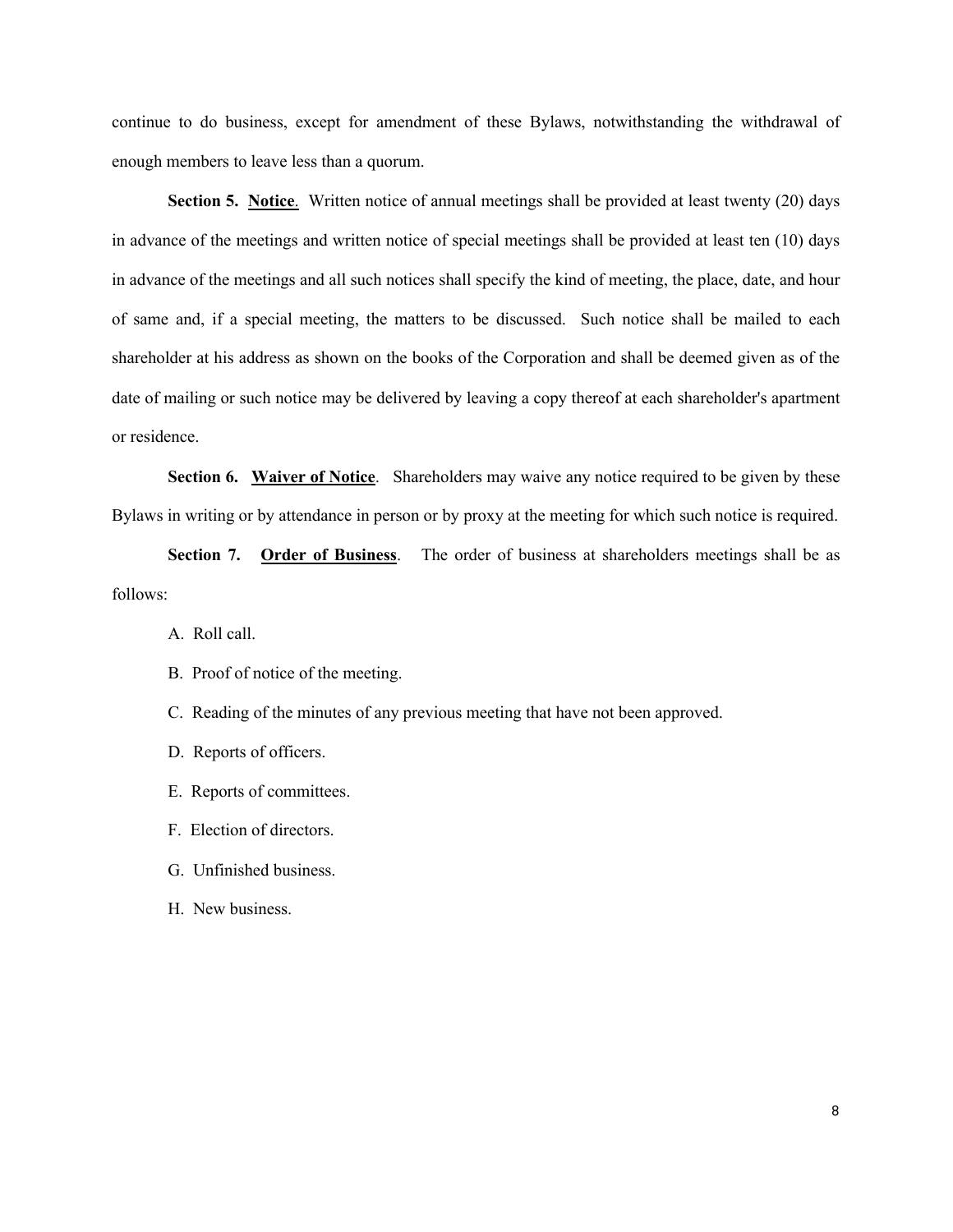#### **ARTICLE VI**

## **Share Certificates**

**Section 1. General**. The share certificates shall be in such form not inconsistent with the certificate of incorporation as shall be approved by the Board.

**Section 2. Legend**. Each share certificate issued after the effective date of these amended Bylaws shall bear the following legend:

Any sale, assignment, transfer, pledge, or other disposition or encumbrance of the shares of capital stock represented by this certificate is restricted by, and subject to, the terms and provisions of the Bylaws of Alder Court Apartments, Inc. which provide for certain approval of proposed transferees and mandatory repurchase options. A copy of the Bylaws is on file with the Secretary of the Corporation. By acceptance of this certificate, the holder agrees to be bound by the terms of said Bylaws.

**Section 3. Validity.** No share certificate shall be valid unless it is signed by the President and the Secretary and the Corporate seal affixed provided, however, that the Board may, at any time, authorize the Vice President and the Secretary to sign and affix the Corporate seal to the share certificates.

**Section 4. Surrender and Issuance of Share Certificates**. Share certificates surrendered to the Corporation shall be deemed canceled. New share certificates shall be issued in an amount not to exceed the shares for which share certificates have been surrendered.

**Section 5. Lost Certificates**. The Board may direct a new share certificate to be issued in place of any share certificate theretofore issued by the Corporation and alleged to have been destroyed or lost upon the submission of an affidavit of that fact by the person claiming the share certificate to be lost or destroyed. When authorizing such issuance of a new share certificate, the Board may, in its discretion and as a condition precedent to the issuance thereof, require the owner of such lost or destroyed share certificate or his legal representative to advertise the same in such manner as the Board shall require and/or to give the Corporation a bond in such sum as the Board may require as indemnity against any claim that may be made against the Corporation as a result of said issuance of a new share certificate.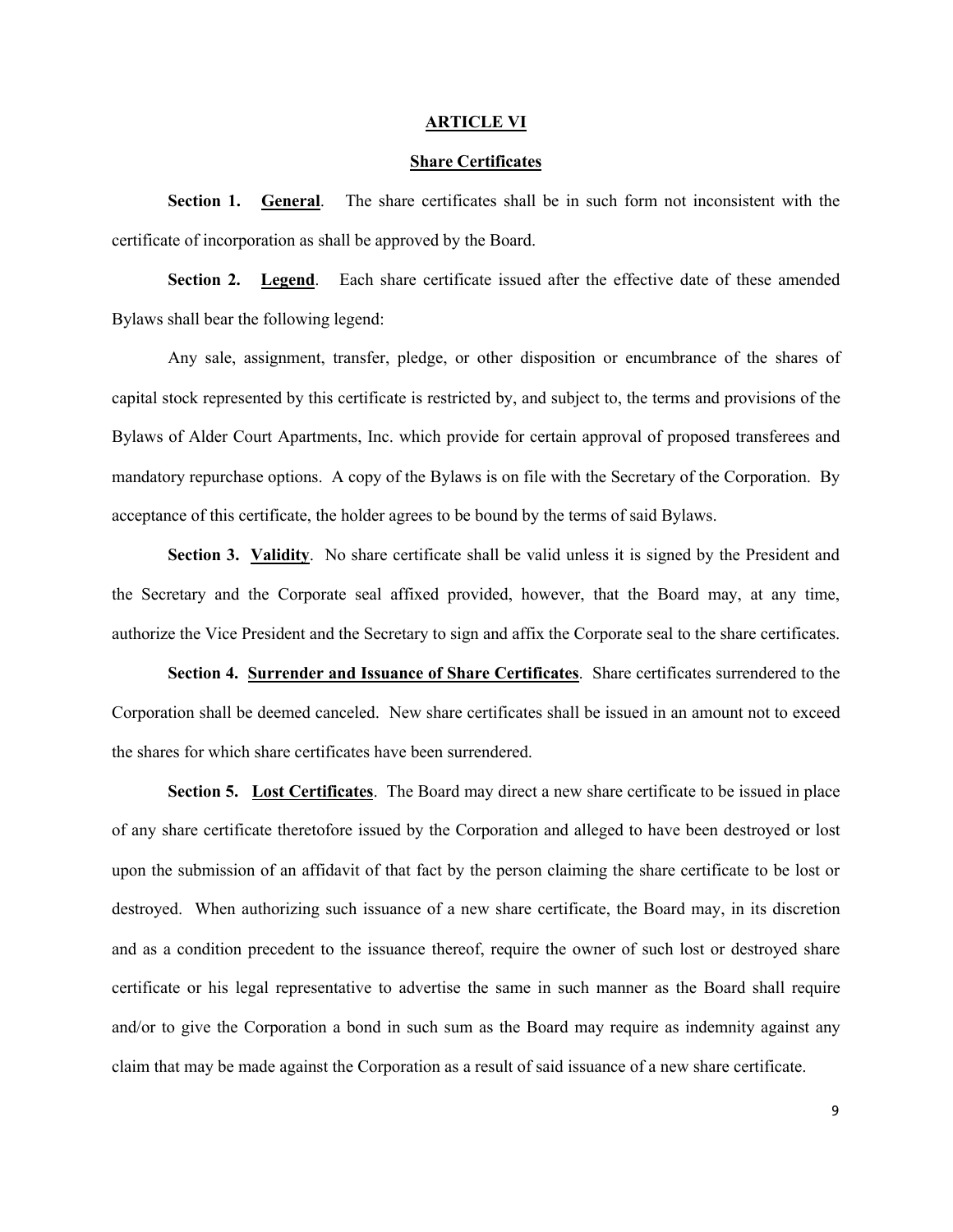**Section 6. Board Regulations**. The Board may make such regulations as it may deem expedient concerning the issuance, transfer, and registration of share certificates. It may appoint a transfer agent and a registrar of transfers and may require all share certificates to bear the signature of such transfer agent or registrar.

**Section 7. Transferability**. Shares shall be transferable only in blocks of shares as shown on the schedule in Article VIII, Section 1, and in accordance with the provisions of Article VI, Section 8. Such transfer shall be accomplished only upon the books of the Corporation by the holder thereof in person or by his attorney-in-fact upon assignment, surrender, and cancellation of share certificates for a like number of shares.

Section 8. Transfer of Shares<sup>2</sup>. A shareholder may sell or transfer by gift all, but not less than all, of his shares to natural persons or a Living Trust. These By-laws specifically prohibit any other form of entity from holding a share certificate, in trust with the exception of the Living Trust provision contained herein. The procedure to transfer shares is set forth below:

A. The shareholder shall supply written notification to the Board of his or her intention to transfer his shares;

- B. The shareholder shall cause the proposed transferee to provide the Board with such information concerning the proposed transferee as the Board may reasonably request;
- C. The Board shall have twenty (20) days after receipt of the information requested pursuant to Subsection B of this Section 8 to approve or reject a proposed transferee. The Board shall make such a determination on the basis of the fitness of character, financial strength, and reliability of each proposed transferee. No shareholder may transfer his shares to any transferee who has been rejected by the Board;

 $2$  Amended by the Shareholders at their 2007 Annual Meeting and recorded with the Allegheny County Recorder of Deeds Office at Deed Book Volume 13138, page 179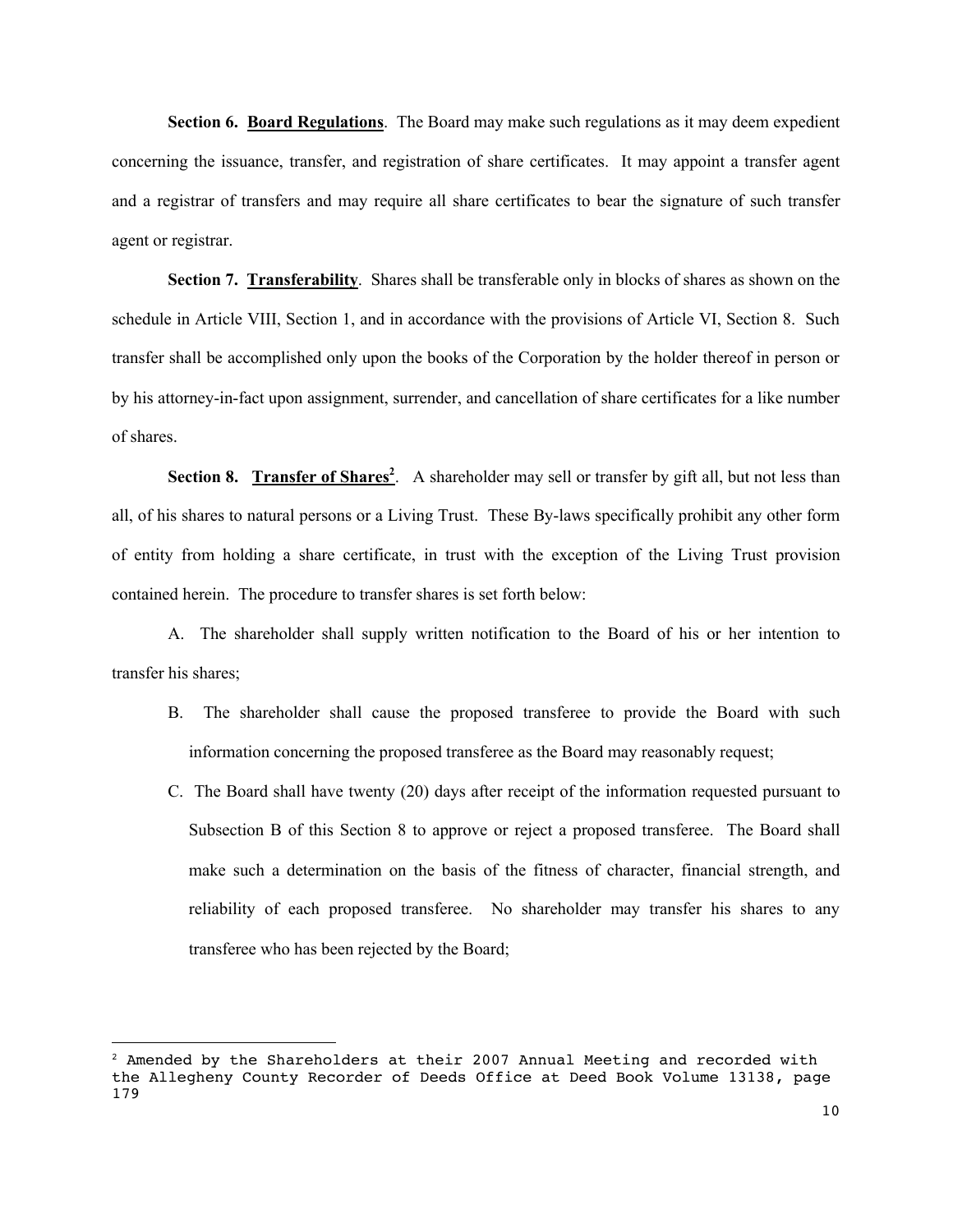- D. In the event the Board fails to act within the said twenty-day period, then and in such event, the proposed transferee shall be deemed to have been approved by the Board; and
- E. After a transferee has been approved or deemed to be approved, the transfer of shares shall take place forthwith provided all obligations of the transferor-shareholder to the Corporation have been discharged by their entirety. The Corporation may refuse to transfer such shares unless all moneys due the Corporation have been paid in-full prior to the transfer.

## **ARTICLE VII**

## **Repurchase Option**

**Section 1. Criteria and Required Vote**. In the event at any time the Corporation shall determine, upon affirmative vote of shareholders holding 80% of the issued and outstanding shares of the Corporation at an annual shareholders' meeting or a special shareholders' meeting called to take action on the subject that, because of objectionable conduct on the part of a shareholder or on the part of a person dwelling in or visiting the premises leased thereto, the tenancy of the shareholder is undesirable, the proprietary lease of said shareholder shall forthwith be terminated. The disposition of said shareholder's shares shall take place simultaneously with the termination of his proprietary lease and in accordance with the provisions of Section 2 of this Article VII. As used herein, objectionable conduct shall include, but shall not be limited to, the following:

To repeatedly violate or disregard the rules and regulations of the Corporation, the provisions of its Charter or Bylaws and any amendments thereto; to permit or tolerate a person of dissolute, loose, or immoral character to enter or remain in the Alder Court Apartments or demised premises; to continually or unwarrantedly harass, annoy, hold in contempt, abuse, either verbally or in writing, the officers or Directors of the Corporation; or to otherwise continually or unwarrantedly offend, insult, or demean the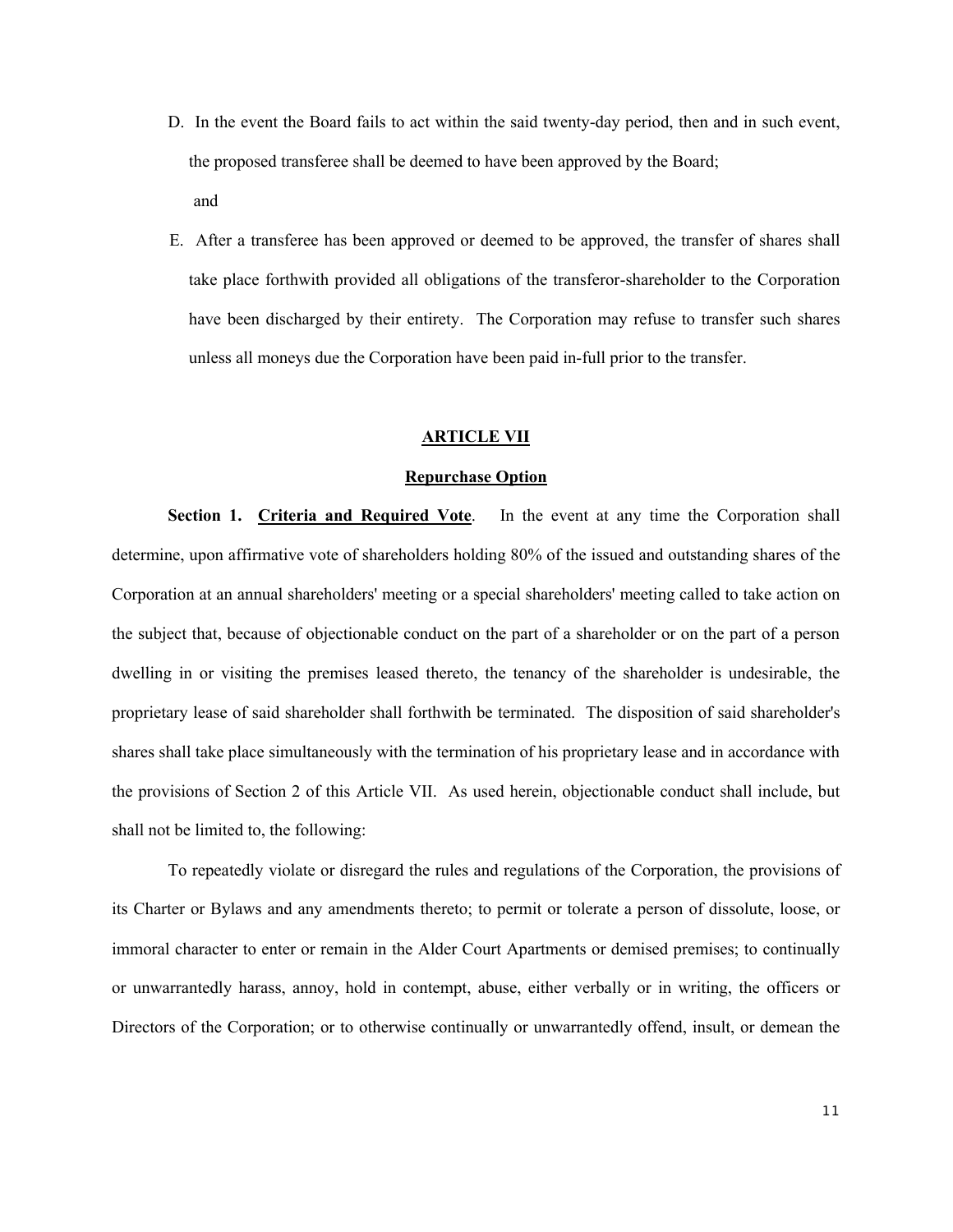officers and Directors of the Corporation or any of the other shareholders. Each proprietary lease must be subject to this provision of the Bylaws and must specifically refer thereto.

**Section 2. Repurchase Price**. The purchase price for such repurchase shall be the greater of

- A. The amount initially paid by the shareholder plus the depreciated value of any improvements made by the shareholder
	- or
- B. The fair market value of the shares as determined by an appraisal company selected by agreement between the Board and the selling shareholder. In the absence of such an agreement, the American Arbitration Association shall choose an appraisal company.

and shall be reduced by an amount equal to the rental payments or any other sums owed to the Corporation due and outstanding on the date of repurchase.

### **ARTICLE VIII**

## **Proprietary Leases**

**Section 1. Schedule of Shares and Apartments**. The ownership of a certificate representing a block of shares shall conditionally entitle the owner, when accepted as an owner by the Board pursuant to Article VI, Section 8, hereof, to receive a proprietary lease for the occupancy of any apartment then vacant shown in the following schedule as being allotted to that number of shares provided, however, that, except with the express approval of the Board, no one other than the shareholder and members of his immediate family who reside with him shall be entitled to occupy any such apartment.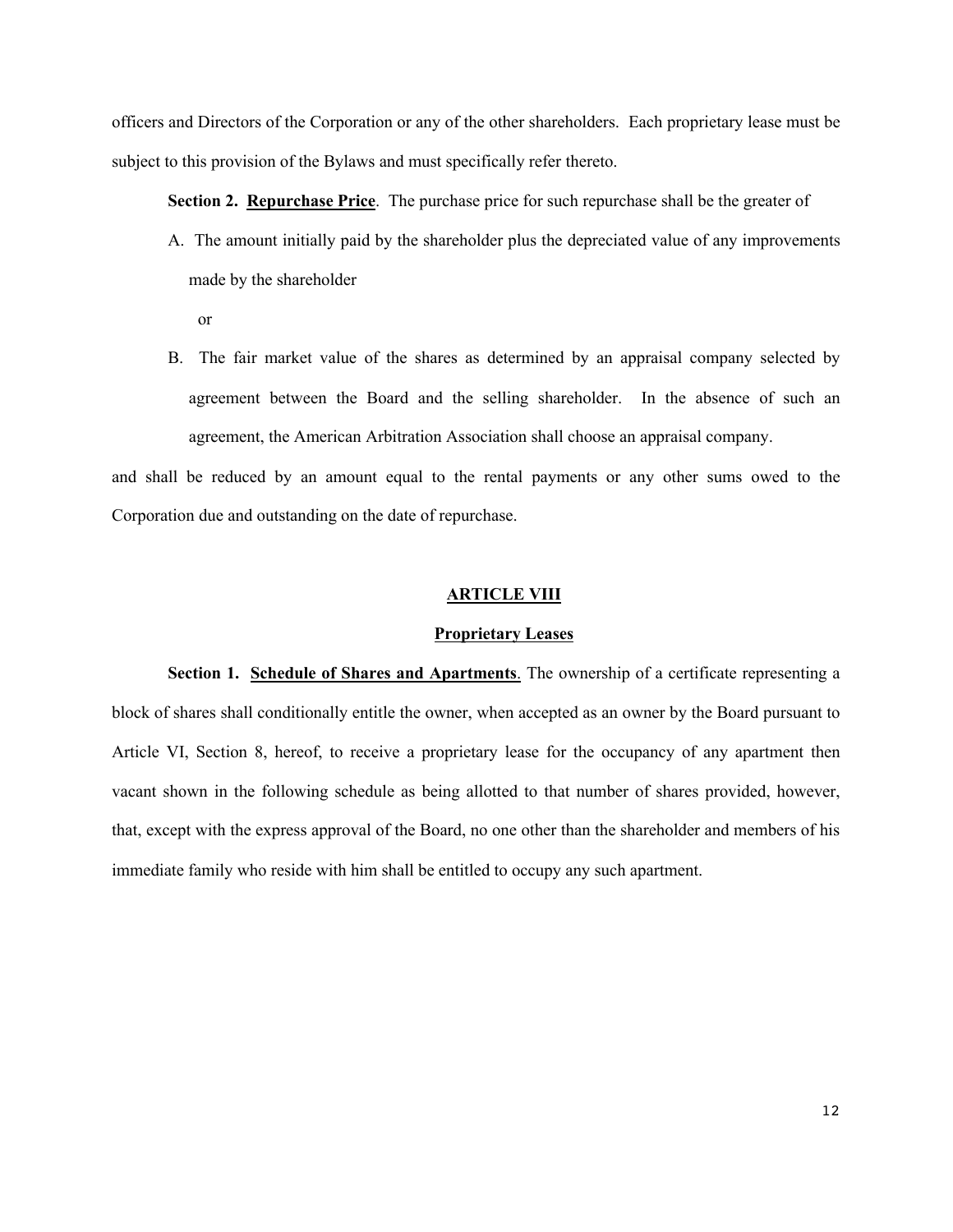| <b>Apartment</b> | <b>No. of Shares of Stock</b> |
|------------------|-------------------------------|
| $A-1$            | 79                            |
| $A-2$            | 79                            |
| $A-3$            | 79                            |
| $A-4$            | 79                            |
| $B-1$            | 81                            |
| $B-2$            | 86                            |
| $B-3$            | 86                            |
| $B-4$            | 86                            |
| $C-1$            | 52                            |
| $C-2$            | 52                            |
| $C-3$            | 52                            |
| $C-4$            | 52                            |
| $D-1$            | 55                            |
| $D-2$            | 60                            |
| $D-3$            | 60                            |
| $D-4$            | 60                            |
| $E-1$            | 55                            |
| $E-2$            | 60                            |
| $E-3$            | 60                            |
| $E-4$            | 60                            |
| $F-1$            | 76                            |
| $F-2$            | 76                            |
| $F-3$            | 76                            |
| $F-4$            | 76                            |
|                  |                               |

**Schedule**

# Section 2. Lease Form. The proprietary lease shall be in the form adopted by the Corporation as amended from time to time with the approval of the holders of two-thirds of the shares issued and outstanding at any annual meeting or special meeting called for said purpose. Any change which has been properly approved shall be binding on each lessee even if he did not vote in favor of any such change. Each proprietary lease shall continue in effect for so long as each shareholder shall own the shares which entitled him to become a lessee.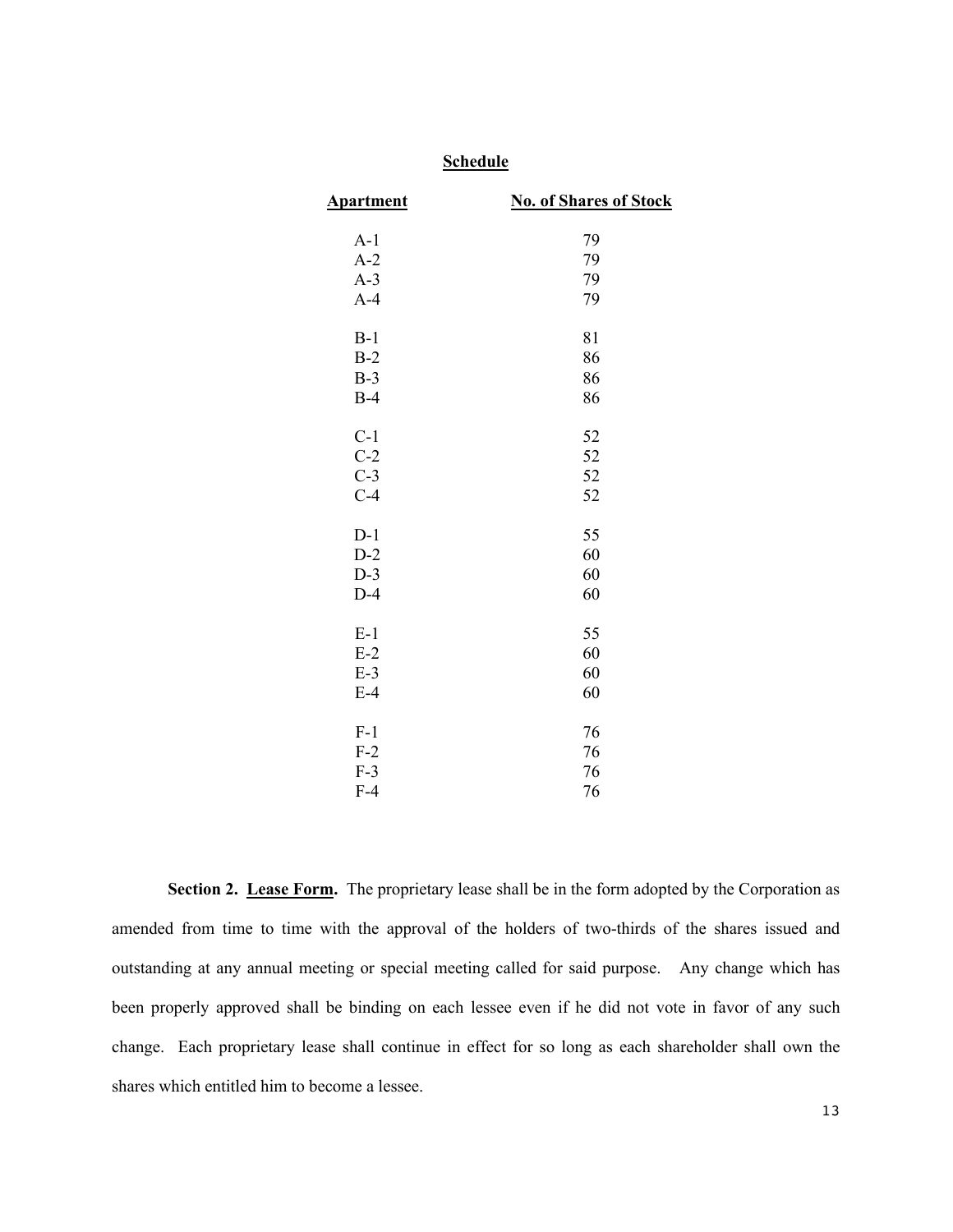**Section 3. Lease Rental**. The proprietary lease shall provide for rent in an amount equal to that proportion of the annual budget of the Corporation which the number of shares held by each shareholder bears to the total number of outstanding shares plus any special assessments approved by the Board which shall be assessed in accordance with Article IX, Section 1, plus additional rent to cover costs for which individual lessees are responsible. The Corporation shall have a lien on the shares which it has issued to each shareholder in order to secure payment of any sums which shall be due or become due from the shareholders for any reason whatsoever including, without limitation the generality of the foregoing, any sums due under any proprietary lease entered into between the shareholders and the Corporation. Said lien may be foreclosed by the Corporation.

**Section 4. Garage Lease**. The Corporation owns the garages which are available for rent by shareholders. As of July 22, 1992 such rentals will be by lease, as long as the shareholder is in residence and current in all charges. Only one space may be rented by a shareholder(s), and the car kept therein must have current license, current inspection sticker, and be in active use. The rent shall be fixed by the Board with ample time to explain to shareholders the reasons for any rent increases.

Garage space may be sublet only to another shareholder and for a term not to exceed three months. The Board shall maintain a waiting list of shareholders in order of seniority fixed by date of purchase of shares.

#### **ARTICLE IX**

#### **Financial Management**

**Section 1. Dividends and Assessments**. The Board may, from time to time, in its discretion, declare dividends upon the shares only from the surplus or the net profits of the Corporation. The Board may, from time to time, make special assessments upon the shareholders of the Corporation in order to meet the expenses of the Corporation, such special assessments to be made pro rata based on the number of shares owned by each shareholder in such amounts and at such times as the Board shall deem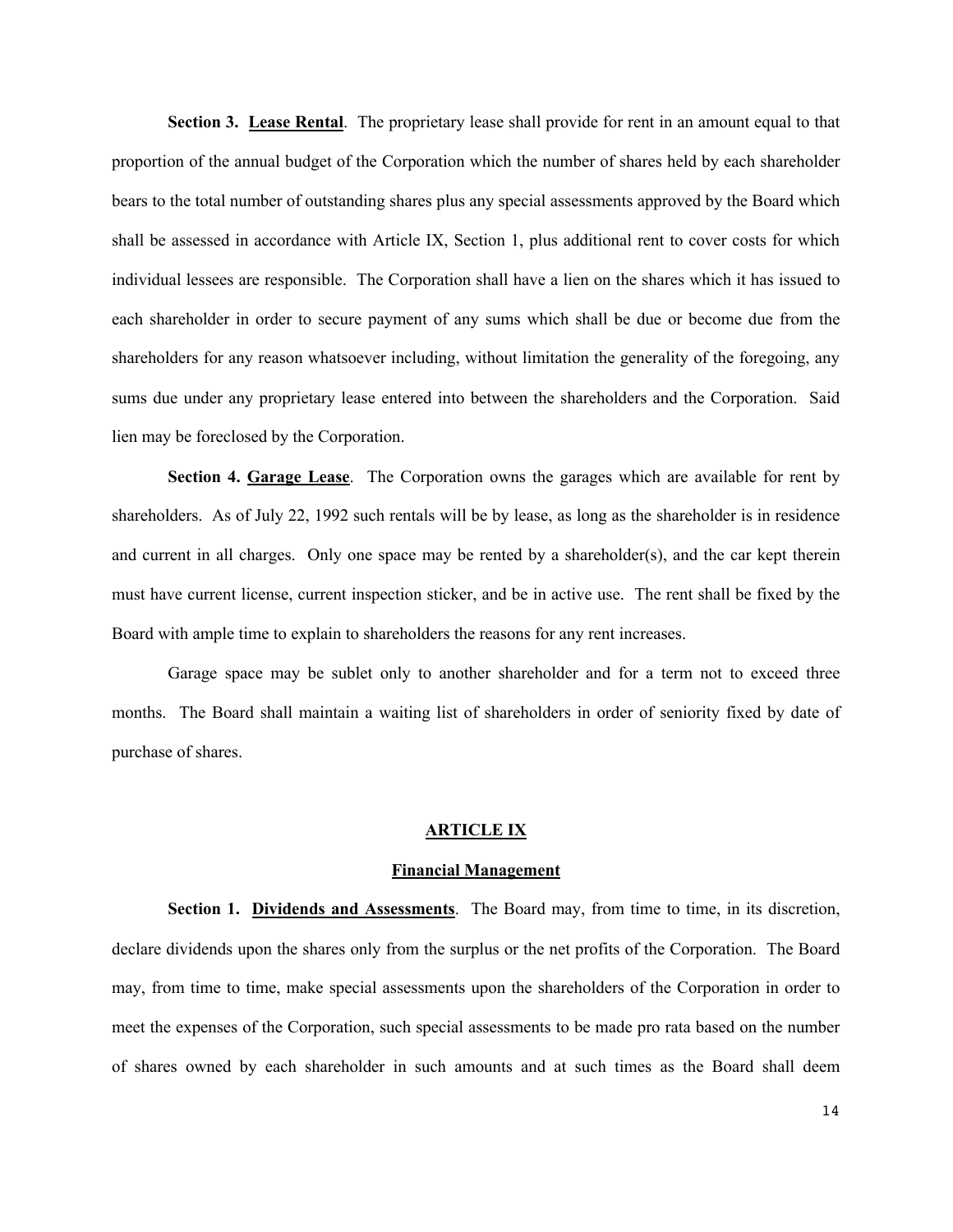advisable. All such special assessments shall be treated as rent due under the proprietary leases by and between the shareholders and the Corporation.

**Section 2. Rent Abatements**. The Board, in its discretion, may, in any year, abate proportionately to the shareholders any portion of the rental provided for in such leases whenever such rent is not needed for the efficient operation of the Corporation.

**Section 3. Working Capital and Reserves**. The Board may fix a sum as working capital and may establish reserves for capital replacements and capital improvements. The Board may, from time to time, increase or decrease the amount of these funds to such an extent as, in its absolute judgment and discretion, it deems necessary and appropriate.

**Section 4. Banking and Negotiable Instruments**. The funds of the Corporation shall be deposited in such bank or banks as from time to time may be selected by the Board and said funds shall be drawn upon by checks signed by the Treasurer or other officer designated by the Board when the Treasurer is unavailable and countersigned by some other officer or officers designated by the Board. All notes or other negotiable instruments executed and issued by the Corporation shall be signed in like manner by the Treasurer and by one or more other officers designated as above provided. Any of the aforementioned activities may be assumed by a Managing Agent who is under contract with the Corporation to perform such services on the Corporation's behalf.

**Section 5. Fiscal Year**. The fiscal year of the Corporation shall begin on the first day of November of each calendar year.

**Section 6. Budget**. An annual budget with respect to each fiscal year shall be approved by the Board not later than its October meeting of each year and the rent paid by each shareholder pursuant to his proprietary lease for the next fiscal year shall be based upon this budget until such time as the Board approves any special assessments or imposes any additional rent on a particular shareholder pursuant to Article VIII, Section 3. Each annual budget shall be distributed to the shareholders within ten (10) days after it has been approved by the Board.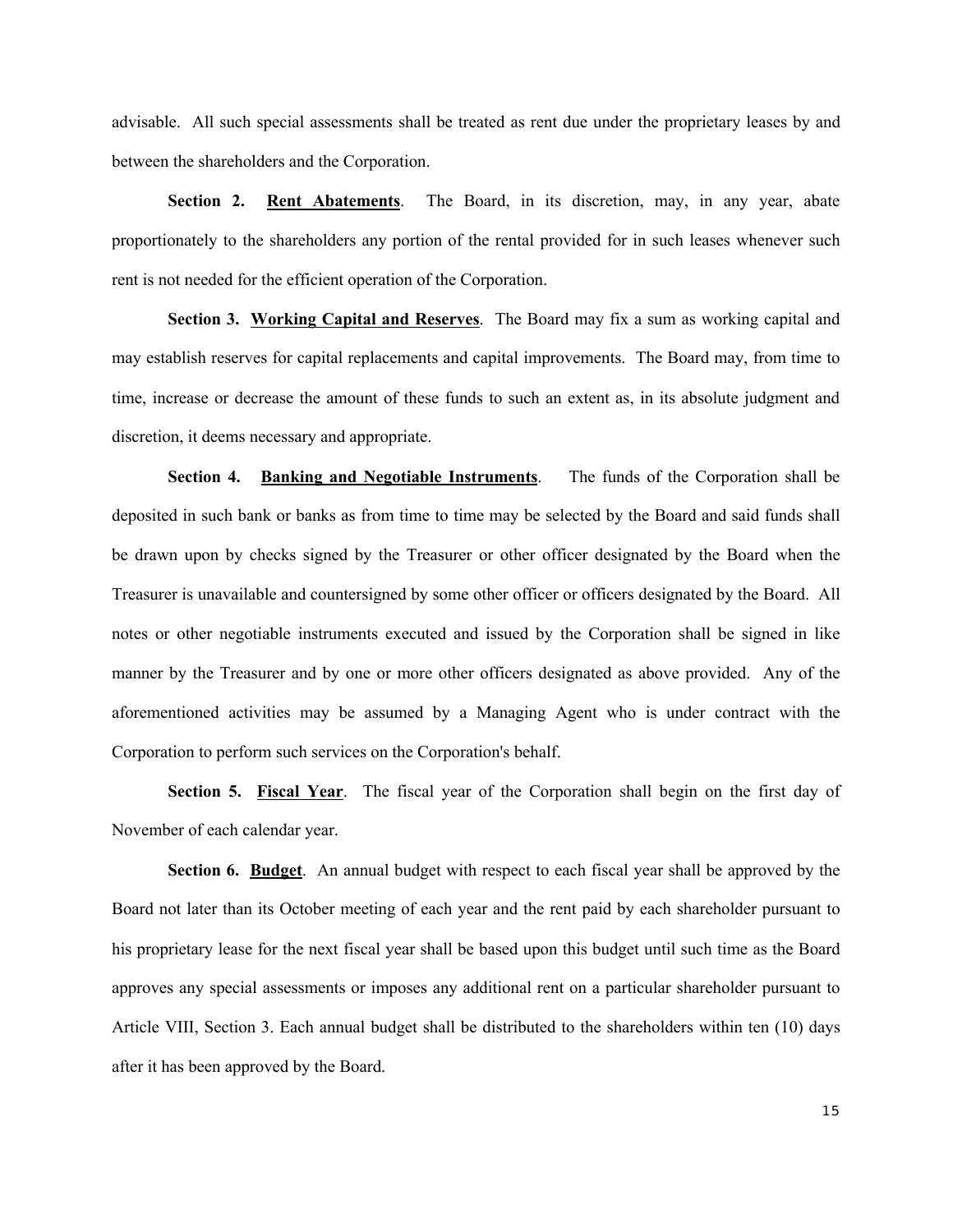**Section 7. Annual Report**. The Board shall make, or cause to be made, a comprehensive report of the condition of the Corporation including a financial report as of the closing date of the preceding fiscal year which shall be presented at each annual meeting of the shareholders. The financial report shall include a balance sheet as of the close of such year, together with statements of income, expenditures and surpluses for each year prepared so as to present fairly the Corporation's financial condition and the results of its operations. At the option of the Board, such financial statements may be examined at the expense of the Corporation by an independent certified public accountant or accounting firm in accordance with generally accepted auditing standards. Any such audit shall be accompanied by such accountant's or accounting firm's opinion as to the fairness of the presentation of the financial statements. A copy of said annual report shall be sent to each shareholder at least twenty (20) days prior to the annual meeting immediately following the fiscal year covered by the annual report. Said annual report may be mailed to the shareholders together with notice of the annual meeting.

### **ARTICLE X**

### **Miscellaneous**

**Section 1. Indemnification of Directors**. The Corporation shall indemnify any person who was or is a party or threatened to be made a party in any threatened, pending or completed action, suit or preceding (including actions by or in right of the Corporation to procure a judgment in its favor) by reason of the fact that he is or was a director, officer, employee or agent of the Corporation against expenses (including attorney's fees), judgments, fines and amounts paid in settlement actually and reasonably incurred if such person has been successful on the merits or otherwise in any such action or, upon a determination by the Board in the specific case that such indemnification is proper in the circumstances because he acted in good faith and in a manner he reasonably believed to be in, or not opposed to, the best interests of the Corporation and, with respect to any criminal action or proceeding, had no reasonable cause to believe his conduct was unlawful. The Corporation may purchase and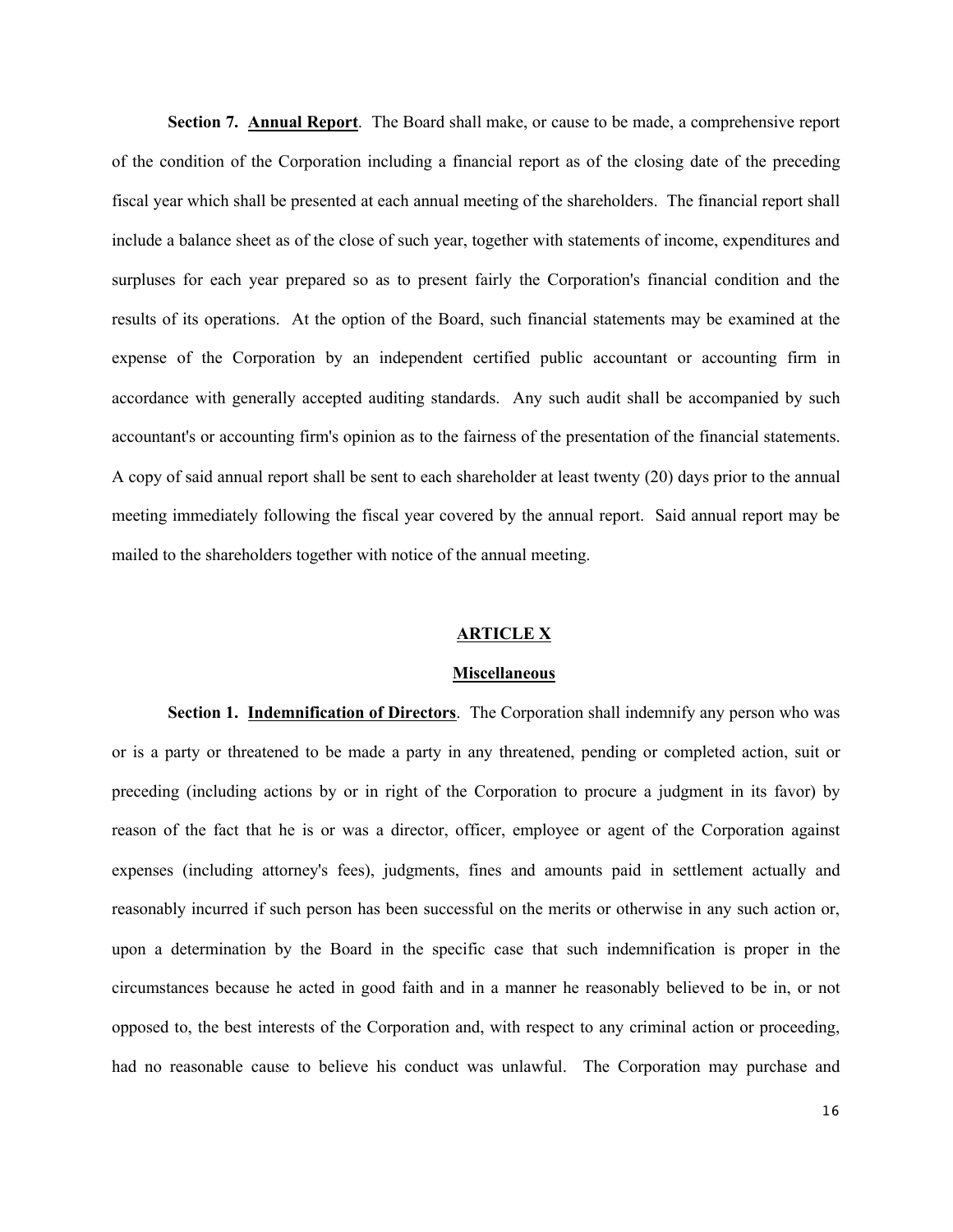maintain insurance for the purpose of indemnification on behalf of any or all persons to the full extent permitted under the Pennsylvania Business Corporation Law or any successor statute.

**Section 2. Bylaw Amendments**. All Bylaws may be supplemented, amended, or repealed in whole or in part by the shareholders at any annual meeting, or at any special meeting called for that purpose by an affirmative vote of the holders of two-thirds of the shares issued and outstanding.

**Section 3. Construction.** Wherever in these Bylaws the singular is used, it shall include the plural and wherever the masculine is used, it shall include the feminine and the neuter.

**Section 4. Commercial Filming**. No commercial films, either movie or still, shall be taken at or of Alder Court Apartments except as necessary for the sale of the building or individual apartments.

**Section 5. Lawsuit**. If a shareholder brings a lawsuit against Alder Court and loses, court cost as well as Alder Court's reasonable defense costs will be borne by the shareholder. If the shareholder refuses to pay, a lien will be placed on the shareholder's apartment, which may be executed in the form of a sheriff's sale or at the time the apartment is sold, as determined in the sole judgment and opinion of the cooperative Board.

**Section 6. Subleasing an Apartment**. Subleasing of apartments is discouraged although allowed with the restrictions as listed below. Additionally, subtenants are subject to the same scrutiny by the Admissions Committee as prospective shareholders and they must agree, in writing, to be governed by the proprietary lease, the bylaws of the corporation and the house rules.

- A. Shareholders who sublet their apartments may only do so one time. The time period of the sublease is no more than one year. The lease is not renewable.
- B. Shareholders who sublet their apartments pay the Corporation a surcharge of 25% of the regular monthly fee.
- C. No more than three apartments at a time can be sublet.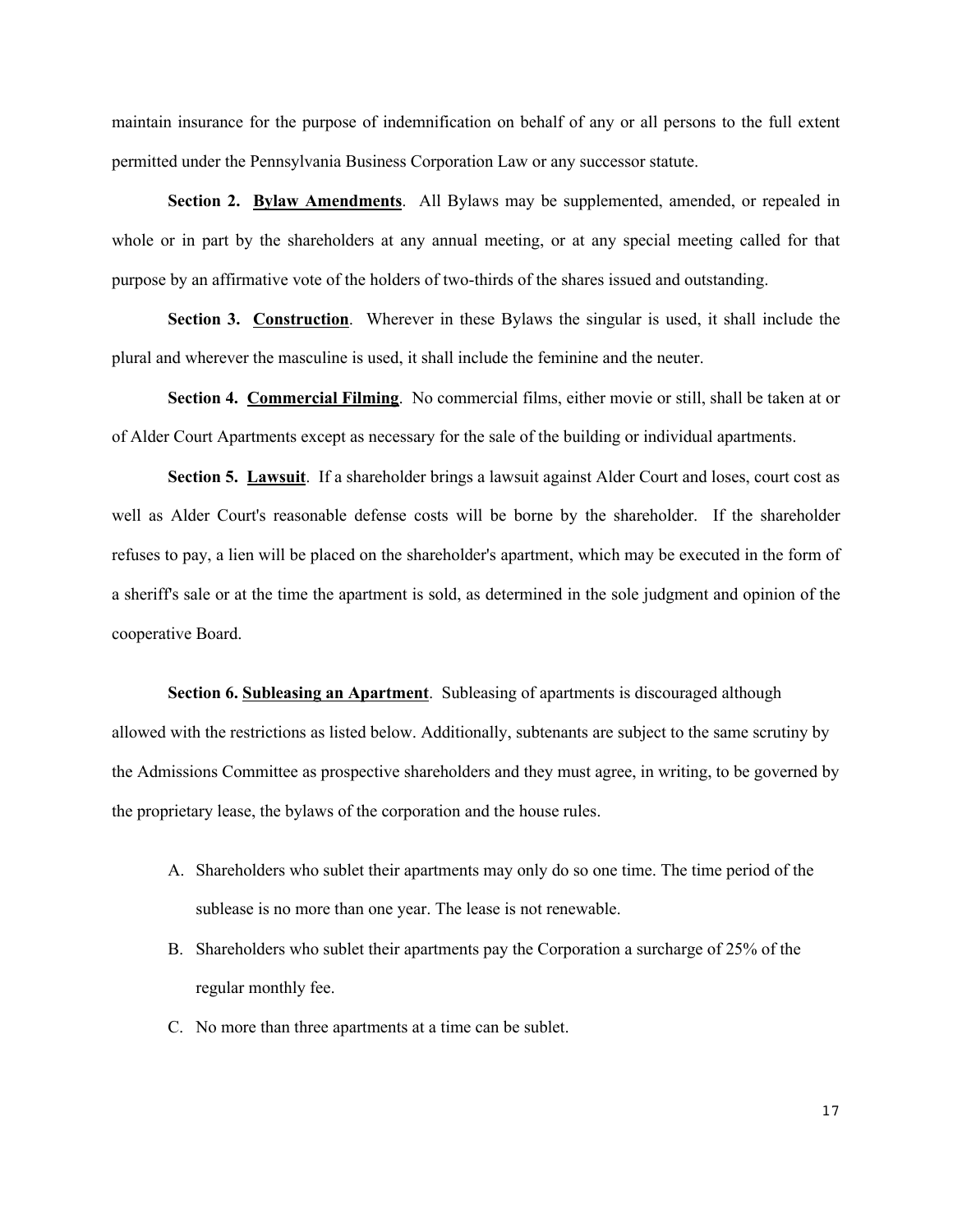- D. Lease must be reviewed by the Board prior to signing and must include a provision that reads " By-Laws and Houses Rules have been provided to the sub-tenant and the sub-tenant agrees to comply with them."
- E. A copy of the lease must be kept on file in the Alder Court office as well as with the Management office.

**Section 7. Rules Enforcement Policy**. 3 The Board shall not impose a fine or infringe upon any other rights of a Member or other occupant for violations of rules until the following procedure is followed:

- AAA... Shareholder Action. A shareholder may inform another shareholder of an alleged violation in a polite manner and request the shareholder to cease and desist violating a rule. If this does not produce a satisfactory result or if a shareholder prefers, he/she may submit to the Board a written complaint. The written complaint must specify
	- (a) The name of the alleged violator(s);
	- (b) The alleged violation;
	- (c) Requested action to abate the violation; and
	- (d) The desired period for the violation to be abated before actions are taken by the Board.
- (b) The Board will discuss the alleged violation and all available evidence regarding the complaint, in order to validate the complaint. This validation will commence at a scheduled Board meeting and may involve additional data gathering if necessary. If, after completing a thorough evaluation of the situation, the complaint is found to have merit, the Board will serve a written demand upon the alleged violator indicating:
	- (a) The alleged violation;
	- (b) The action required to abate the violation; and

<sup>3</sup> Amended by the Shareholders at their 2008 Annual Meeting and recorded with the Allegheny County Recorder of Deeds Office at Deed Book Volume 13659, page 565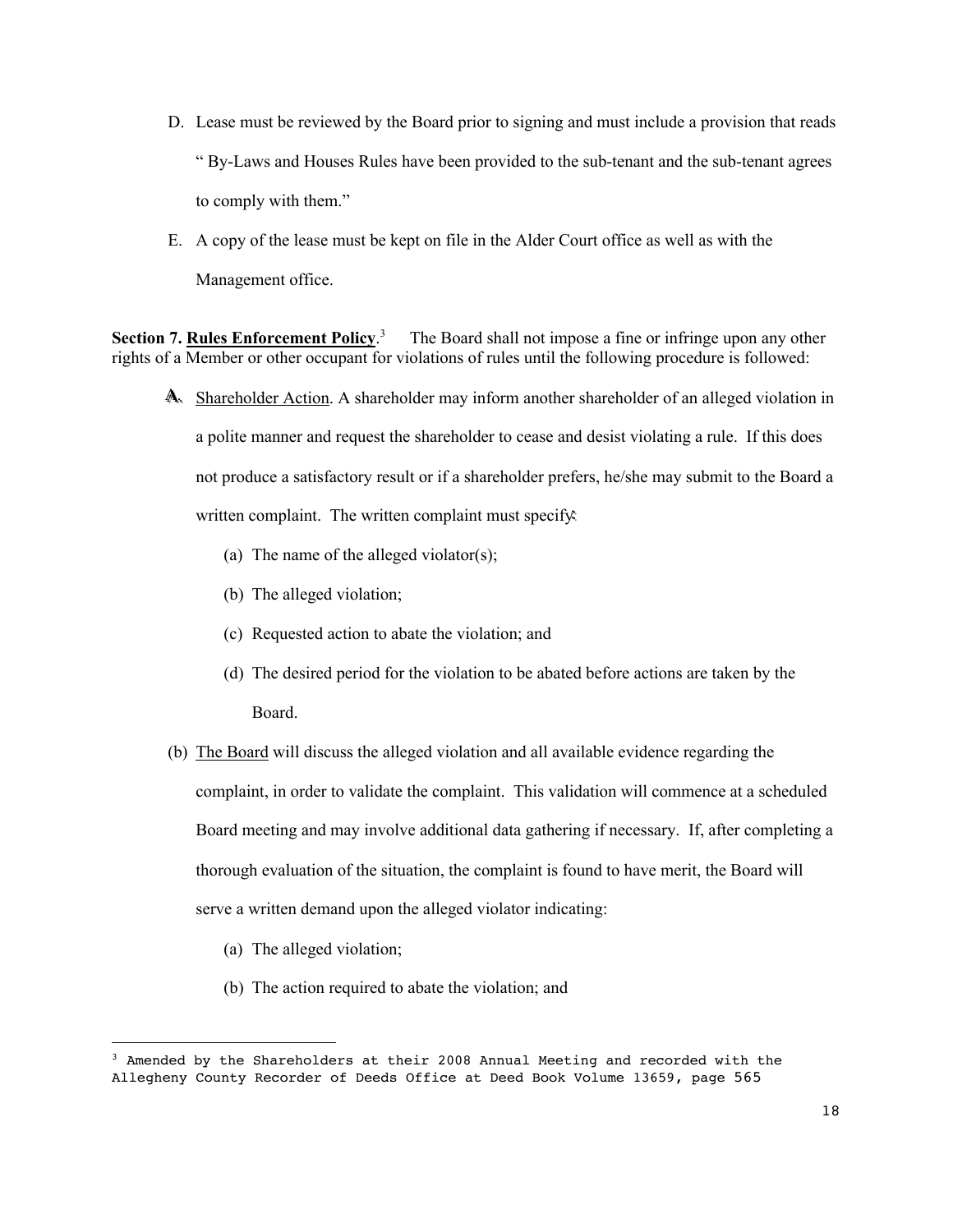- **(c) The time period, not less than five (5) days, during which the violation may be abated without further sanction, if such a violation is a continuing one, or a statement that any further violation of the same rule may result in the imposition of a sanction after notice and a hearing if the violation is continuing.**
- (c) Board Action. At any time within twelve (12) months of the Board serving the violator a written demand, if the violation continues past the period allowed in the demand for abatement without penalty, or if the same rule is subsequently violated, the Board shall serve the violator with written notice, personally, or by certified mail, of a hearing to be held by the Board. The notice shall contain:
	- (a) The nature of the alleged violation (the original complaint and history of subsequent actions);
	- (b) The time and place of the hearing, which time shall be not less than ten (10) days from the giving of the notice;
	- (c) An invitation to attend the hearing and produce any statement, evidence and witnesses on his/her behalf and the right to be represented by counsel; and

## **(d) The amount of the proposed fine or other sanction to be imposed.**

(d) Hearing. The hearing shall be held by the Board pursuant to this notice affording the member a reasonable opportunity to be heard. Prior to the effectiveness of any fine or sanction hereunder, proof of notice and invitation to be heard shall be deemed adequate if a copy of the notice together with a statement of the date and manner of delivery is entered by the person who delivered such a notice. The notice requirement shall be deemed satisfied if the alleged violator appears at the meeting. The minutes of the meeting shall contain a written statement of the results of the hearing and the fine, or sanction, if any, imposed.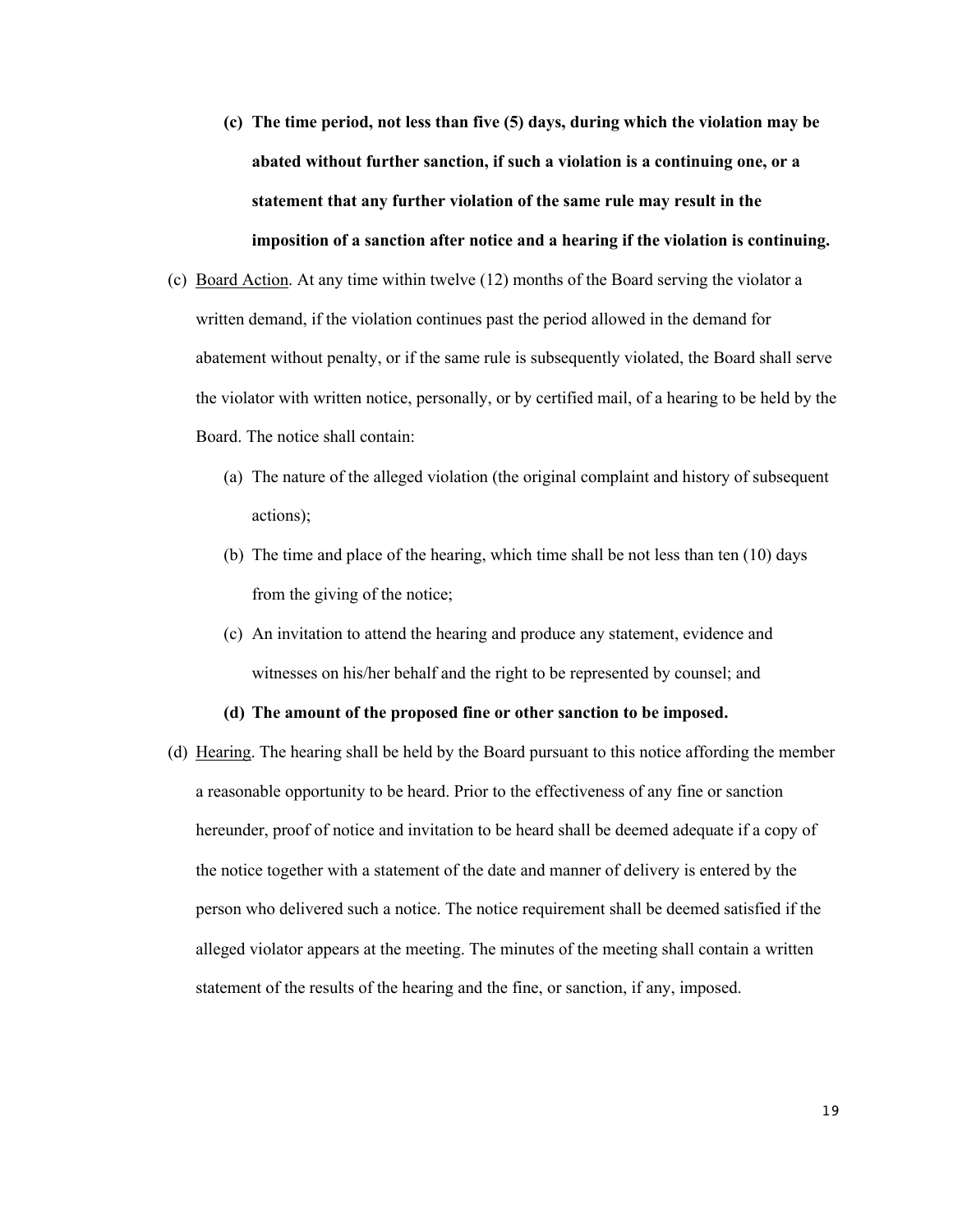**Section 8. Household Pets**. One small pet, for example, one cat or one dog, is permitted per unit.

Pet owners must comply with the following rules:

- A. Pets are not permitted to soil on Alder Court Property.
- B. Pets must be leashed when walking through the property.
- C. Pets are not permitted to be left on balconies or fire escapes at any time.
- D. Loud barking, wailing, etc., is not permitted and the owner will be given warnings if the animal poses a nuisance.
- E. Any soiled papers, kitty litter, etc., must be disposed of properly and should not place an additional strain on refuse pick-up or plumbing.
- F. Each pet must be neutered.

DATE:\_\_\_\_\_\_\_\_\_\_\_\_\_\_\_\_\_\_\_\_\_\_\_

Alder Court Apartments, Inc.

By:\_\_\_\_\_\_\_\_\_\_\_\_\_\_\_\_\_\_\_\_\_\_\_\_\_\_\_\_

Corporation President

By:\_\_\_\_\_\_\_\_\_\_\_\_\_\_\_\_\_\_\_\_\_\_\_\_\_\_\_\_

Corporation Secretary